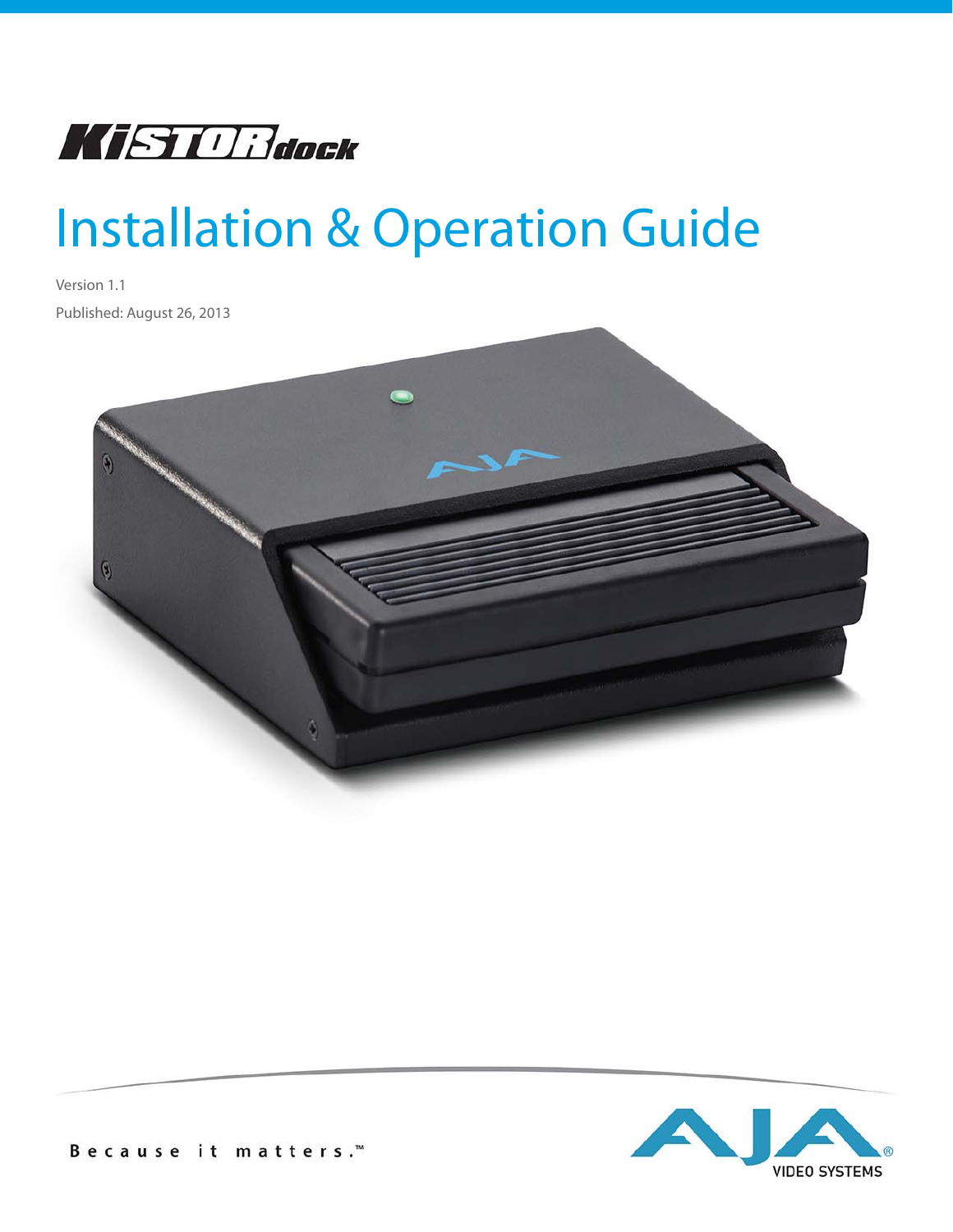## **Trademarks**

AJA®, KONA®, Ki Pro®, KUMO® and XENA® are registered trademarks of AJA Video, Inc., Ki Pro Mini™, Io Express™, Io HD™, Io™ and "Work. Flow." are trademarks of AJA Video, Inc. AirPort, Apple, the Apple logo, AppleShare, AppleTalk, FireWire, iPod, iPod Touch, Mac, and Macintosh are registered trademarks of Apple Computer, Inc. Final Cut Pro, QuickTime and the QuickTime Logo are trademarks of Apple Computer, Inc. Avid, Avid Media Composer and Avid DNxHD are trademarks of Avid Technology, Inc. All other trademarks are the property of their respective holders.

## **Copyright**

Copyright © 2013 AJA Video, Inc. All rights reserved. All information in this manual is subject to change without notice. No part of the document may be reproduced or transmitted in any form, or by any means, electronic or mechanical, including photocopying or recording, without the express written permission of AJA Inc.

## **Contacting Support**

When calling for support, have all information at hand prior to calling. To contact AJA Video for sales or support, use any of the following methods: Telephone: +1.800.251.4224 or +1.530.271.3190 Web: http://www.aja.com Support Email: support@.aja.com Sales Email: sales@aja.com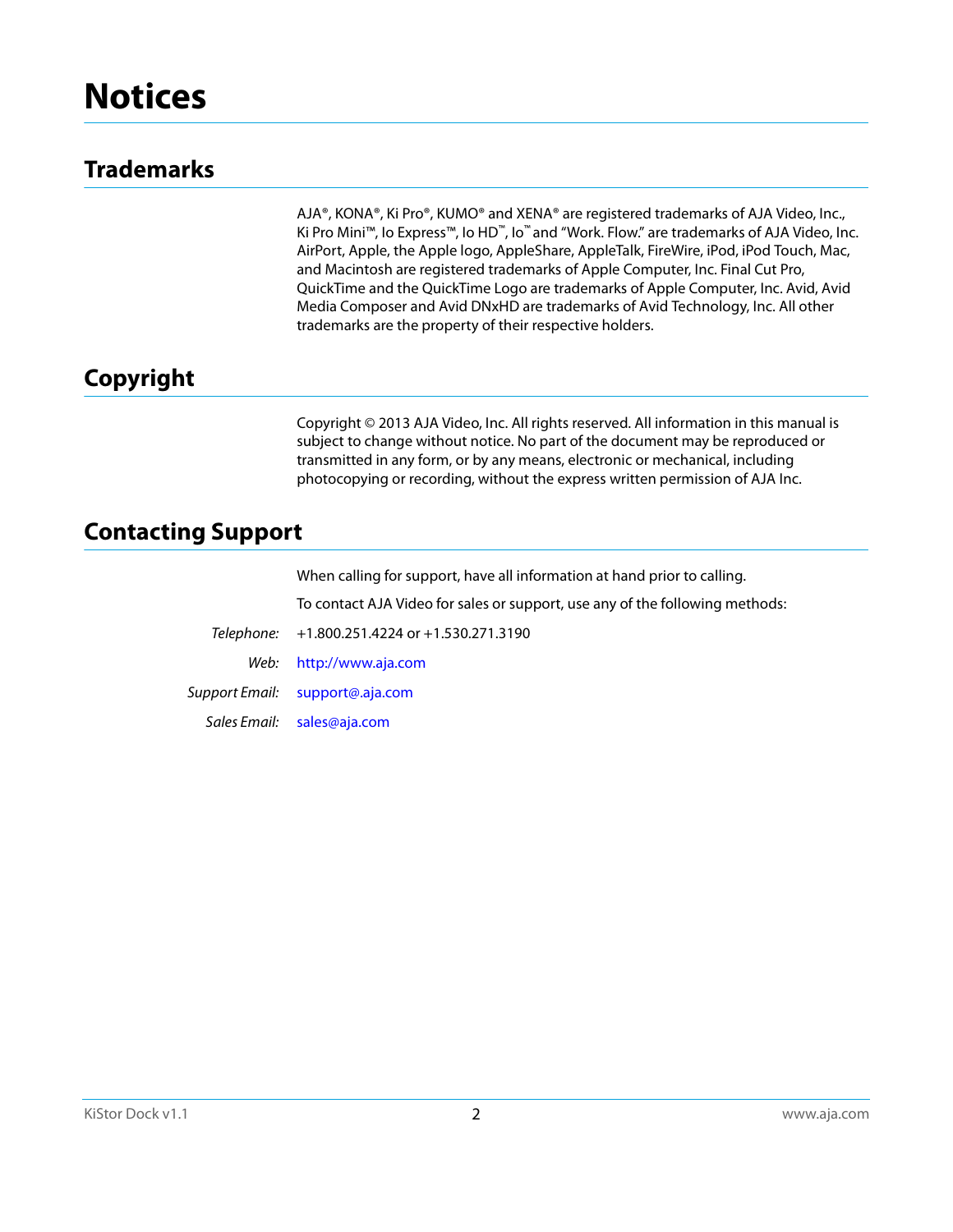## **KiStor Dock Overview**

This brief guide describes the AJA KiStor Dock. The AJA KiStor Dock is a media reader for use with AJA KiStor storage modules. AJA KiStor storage modules are used with the AJA Ki Pro and Ki Pro Rack tapeless video recorders. The KiStor Dock may be connected to a host computer by either a Thunderbolt or USB 3.0 cable connection. Both connection types provide high speed data transfer capabilities.



#### *Figure 1. KiStor Dock Rear with Data and Power Connectors*

| <sup>:</sup> eatures | The |
|----------------------|-----|
|                      | mo  |

**Features** The AJA KiStor Dock features a single slot for the insertion of an AJA KiStor storage dule. The dock features Thunderbolt and USB 3.0 connectors as well as a rugged, industrial-strength case making it suitable for studio or field use.

### What's In The Box? When you unpack your product you'll find the following components:

- AJA KiStor Dock unit
- AC power supply

Please save all packaging in case you need to ship the product in the future.

NOTE: A cable for connecting the KiStor Dock to the host computer is not included and must be supplied by the user. You may use either a Thunderbolt or USB 3.0 cable (A Male to Micro B Male).

## **Installation**

KiStor Dock installation couldn't be simpler:

- 1. Unpack and place the KiStor Dock on a flat, stable surface near your host computer.
- 2. Ensure the computer is off.
- 3. Connect the KiStor Dock to your host computer using either a Thunderbolt or USB 3.0 cable. Do not plug both types of cables into the KiStor Dock and the host computer at the same time; only one data connection between the KiStor Dock and the computer is supported.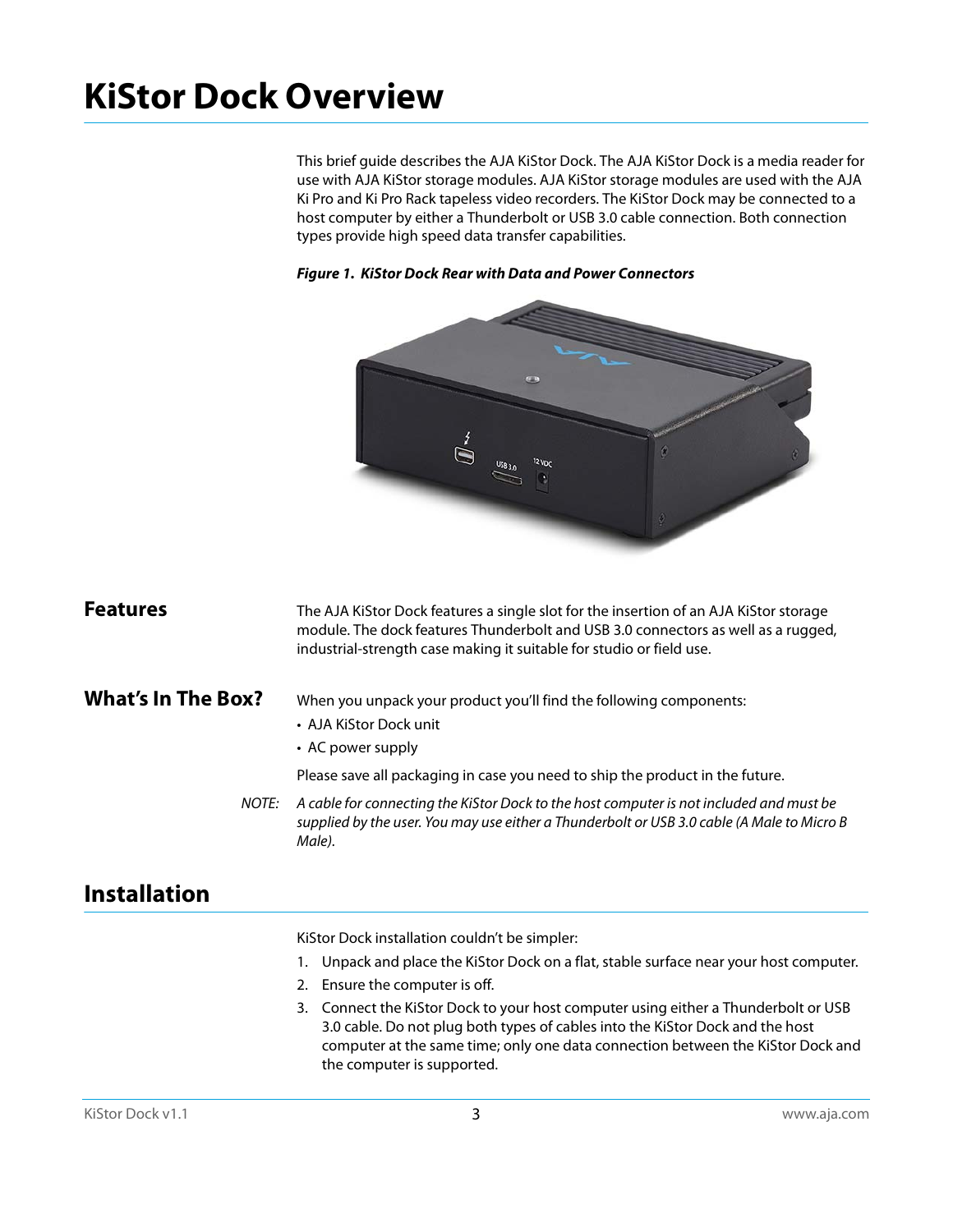- 4. Connect the AJA-supplied power supply to the KiStor Dock and plug it into a 100-240 VAC power outlet.
- 5. Turn on your computer.

## **Using Thunderbolt with Windows OS Computers**

| <b>Special Considerations:</b>           | The KiStor Dock is essentially a "plug and play" device when the Thunderbolt connection<br>is used with computers running Mac OS X. When the KiStor Dock is connected to<br>Windows OS computers via the Thunderbolt connection, there are special considerations<br>to be aware of.                                                                                                        |  |  |
|------------------------------------------|---------------------------------------------------------------------------------------------------------------------------------------------------------------------------------------------------------------------------------------------------------------------------------------------------------------------------------------------------------------------------------------------|--|--|
|                                          | With current Windows OS versions, you may need to install a driver so that the SATA<br>connection in the KiStor Dock operates as expected in Windows. This driver can be<br>located on the AJA website in the support area for Ki Pro and Ki Pro Rack under the<br>Software section. Be sure to click on the Windows icon in the Software section to show<br>the available Windows drivers. |  |  |
|                                          | http://www.aja.com/en/products/ki-pro/#support                                                                                                                                                                                                                                                                                                                                              |  |  |
|                                          | If you wish to remove a KiStor Storage Module from the KiStor Dock when connected to a<br>Windows OS computer, use the appropriate method to first gracefully eject the current<br>KiStor Storage Module from use by Windows OS.                                                                                                                                                            |  |  |
| <b>Operation</b>                         |                                                                                                                                                                                                                                                                                                                                                                                             |  |  |
|                                          | The following instructions explain KiStor Dock operation.                                                                                                                                                                                                                                                                                                                                   |  |  |
| <b>Inserting Drive</b><br><b>Modules</b> | To properly insert a drive module into the KiStor Dock, orient the module so that you can<br>read the AJA logo and the connectors on the back edge are facing away from you. Then<br>place the connector edge of the module into the KiStor Dock slot. Push the KiStor<br>module all the way into the slot gently, but firmly, until you feel the connectors seat<br>solidly.               |  |  |
|                                          | Once the KiStor drive module is inserted into the KiStor Dock, your operating system<br>should mount the KiStor drive module the same as any other external volume or disk<br>drive. Depending upon your operating system version, you may see a disk icon appear<br>on the desktop or within the operating system file manager.                                                            |  |  |
| Drive Formatting:                        | AJA KiStor drives are HFS+ formatted. If the KiStor drive is used on Windows OS computers, a<br>third-party HFS+ support application, such as Mediafour's MacDrive, is required.                                                                                                                                                                                                            |  |  |
|                                          | After the KiStor drive is mounted by your host computer's operating system, you can<br>copy files from and to the KiStor drive. You may also delete files from the KiStor drive. You<br>may copy virtually any file to the drive outside of the "AJA" folder.                                                                                                                               |  |  |
| Transfer Speed:                          | The copy speed from or to KiStor media is dependent on both:                                                                                                                                                                                                                                                                                                                                |  |  |
|                                          | • The data connection (Thunderbolt or USB 3.0) between the KiStor Dock and the host<br>computer                                                                                                                                                                                                                                                                                             |  |  |
|                                          | • The performance of the KiStor media being used                                                                                                                                                                                                                                                                                                                                            |  |  |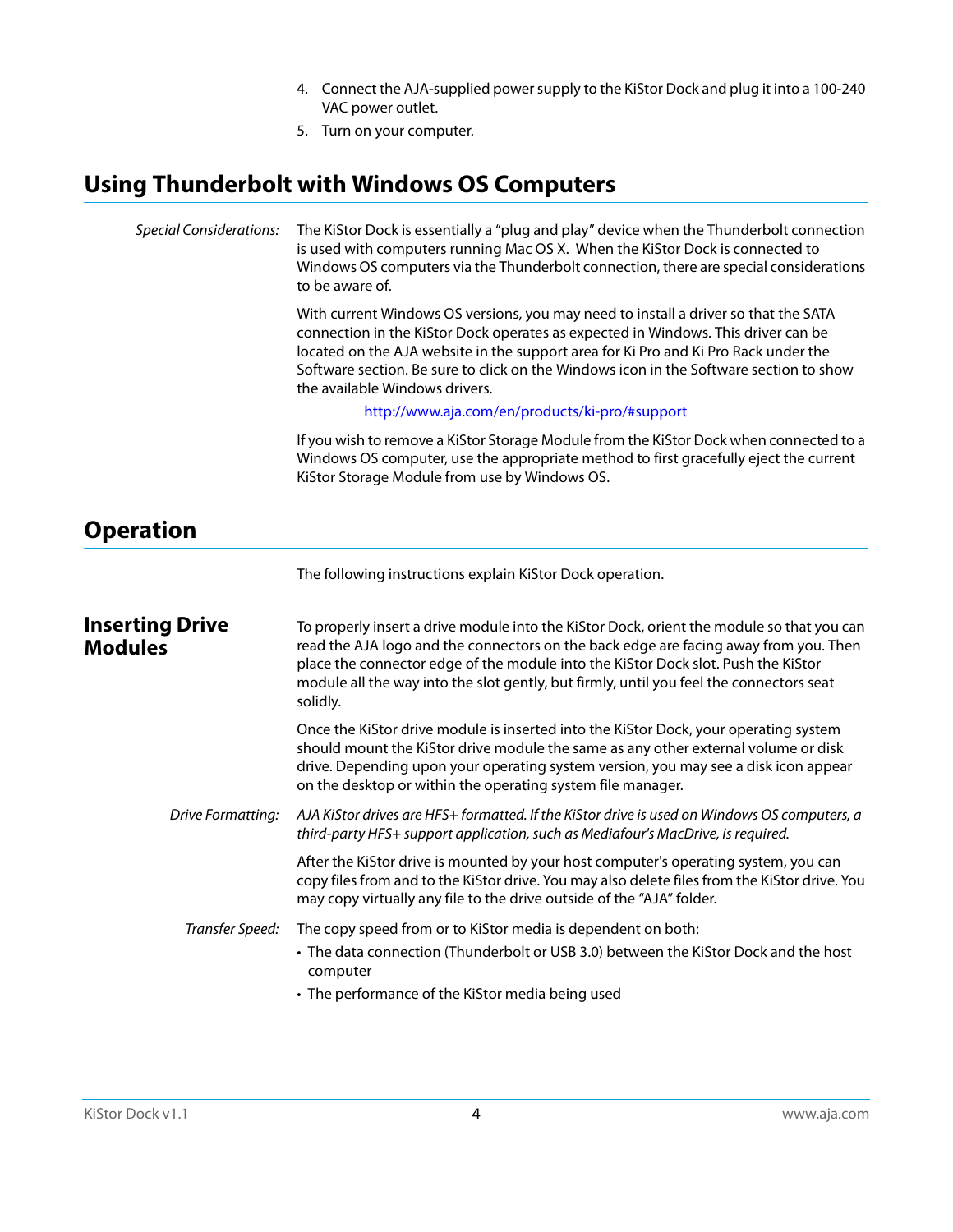|                                            | KiStor storage modules which use an HDD (spinning disk) have lower bandwidth and<br>data transfer performance. Therefore, data transfers using the KiStor Dock connected via<br>Thunderbolt or USB 3.0 and KiStor HDD (spinning disk) media may be very similar to the<br>transfer performance using the built-in FireWire 800 connector on the KiStor storage<br>modules.      |
|--------------------------------------------|---------------------------------------------------------------------------------------------------------------------------------------------------------------------------------------------------------------------------------------------------------------------------------------------------------------------------------------------------------------------------------|
|                                            | When media performance can exceed the bandwidth of a FireWire 800 connection, such<br>as when using SSD KiStor storage modules, the data transfer performance using the<br>KiStor Dock should be comparably faster. If a USB 3.0 connection is used with a host<br>computer offering only USB 2.0, the data transfer performance will be the slowest of all<br>options offered. |
| <b>Media File</b><br><b>Specifications</b> | To add files to the KiStor drive for playback on the Ki Pro unit, you must properly encode<br>them as QuickTimes and place them in the "AJA" folder on the KiStor dock.                                                                                                                                                                                                         |
|                                            | Valid media files for Ki Pro have the following specifications:                                                                                                                                                                                                                                                                                                                 |
| <b>Full-raster Frame Rates:</b>            | QuickTime files that are full-raster and use the specified frame rates:<br>• 1920x1080 (HD) 23.98/24/25/29.97 fps<br>• 1280x720 (HD) 50/59.94 fps<br>• 720x486 (SD) 29.97 fps<br>• 720x576 (SD) 25 fps                                                                                                                                                                          |
| Encoding:                                  | QuickTime files that are encoded as follows:<br>• Apple ProRes 422 (HQ)<br>• Apple ProRes 422<br>• Apple ProRes 422 (LT)<br>• Apple ProRes 422 (Proxy)                                                                                                                                                                                                                          |
| OuickTime Audio:                           | QuickTime files that are encoded with the following audio properties:<br>• 24-bit, 48kHz audio (2- or 8-channel), if audio is included.                                                                                                                                                                                                                                         |
| NOTE:                                      | Files copied to AJA KiStor drive that do not meet these criteria may not appear on the Ki Pro<br>unit or may not play back as expected.                                                                                                                                                                                                                                         |
| <b>Unmounting</b><br><b>Procedure</b>      | To remove KiStor drives from your operating system, use the methods typically used for<br>gracefully un-mounting/ejecting any type of removable media.                                                                                                                                                                                                                          |
|                                            | <b>Caution!</b><br>Do not physically remove the storage module from the KiStor Dock without first<br>gracefully un-mounting/ejecting it from the operating system. Failure to properly un-<br>mount/eject the drive may lead to data corruption, directory fragmentation and error                                                                                              |

### **Disconnecting the KiStor Dock**

When disconnecting the KiStor Dock, be sure to first un-mount/eject the media using the proper procedure, as noted earlier, for your operating system. Then power off your computer and disconnect the KiStor Dock power and data (Thunderbolt or USB 3.0) connections.

messages from your operating system.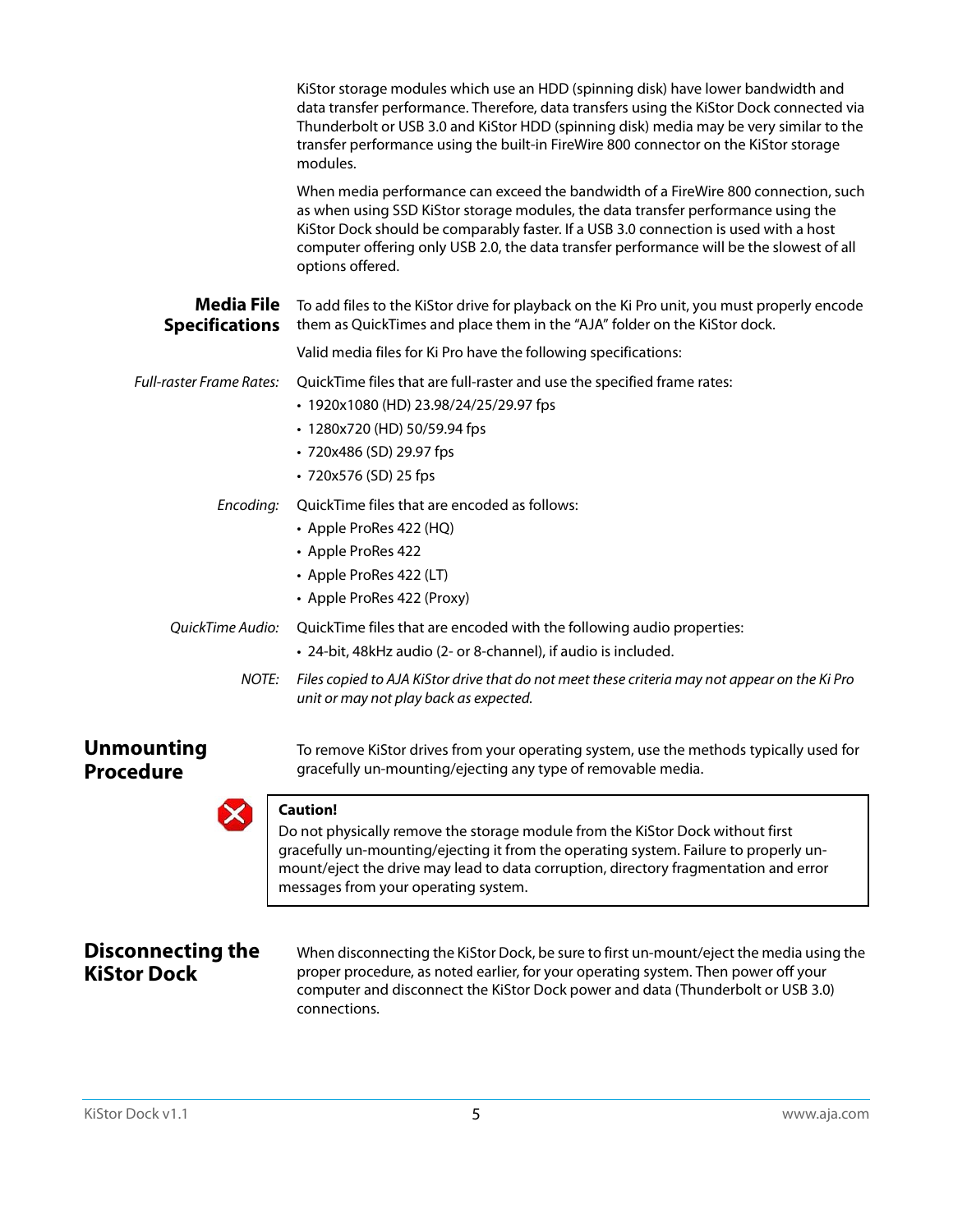## **Appendix A: Compliance**

## **Federal Communications Commission (FCC) Compliance Notices**

#### **Class B Interference Statement** This equipment has been tested and found to comply with the limits for a Class B digital device, pursuant to Part 15, Subpart B of the FCC Rules. These limits are designed to provide reasonable protection against harmful interference in a residential installation. This equipment generates, uses, and can radiate radio frequency energy and, if not installed and used in accordance with the instructions, may cause harmful interference to radio communications. However, there is no guarantee that interference will not occur in a particular installation. Operation of this equipment in a residential area is likely to cause harmful interference in which case the user will be required to correct the interference at his own expense. If this equipment does cause harmful interference to radio or television reception, which can be determined by turning the equipment off and on, the user is encouraged to try to correct the interference by one or more of the following measures: • Reorient or relocate the receiving antenna. • Increase the separation between the equipment and receiver.

- Connect the equipment into an outlet on a circuit different from that to which the receiver is connected.
- Consult the dealer or an experienced radio/TV technician for help.

**FCC Caution** This device complies with Part 15 of the FCC Rules. Operation is subject to the following two conditions: (1) This device may not cause harmful interference, and (2) this device must accept any interference received, including interference that may cause undesired operation.

## **Canadian ICES Statement**

Canadian Department of Communications Radio Interference Regulations

This digital apparatus does not exceed the Class B limits for radio-noise emissions from a digital apparatus as set out in the Radio Interference Regulations of the Canadian Department of Communications. This Class B digital apparatus complies with Canadian ICES-003.

Règlement sur le brouillage radioélectrique du Quadstère des Communications

Cet appareil numérique respecte les limites de bruits radioélectriques visant les appareils numériques de classe B prescrites dans le Règlement sur le brouillage radioélectrique du ministère des Communications du Canada. Cet appareil numérique de la Classe B est conforme à la norme NMB-003 du Canada.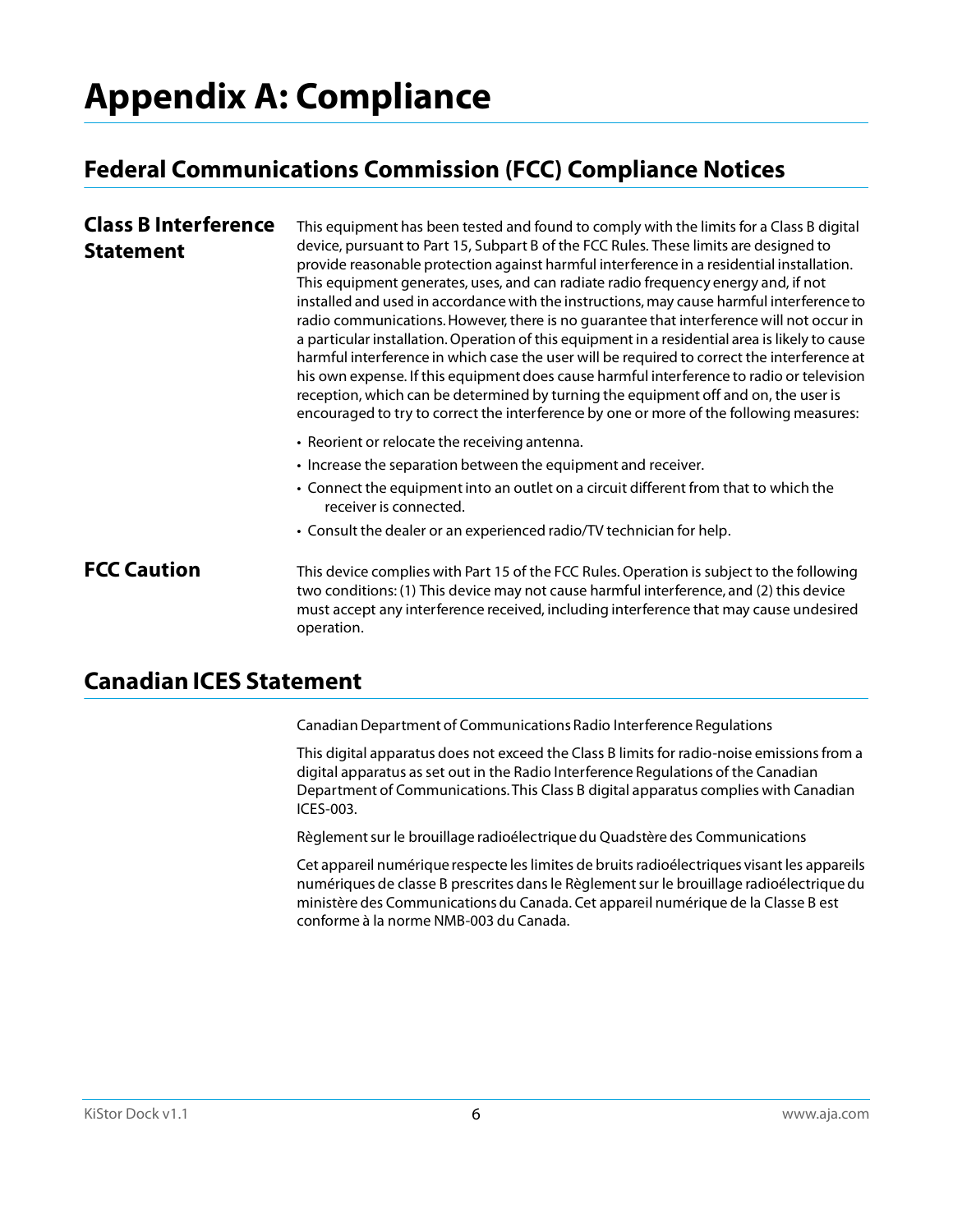## **European Union and European Free Trade Association (EFTA) Regulatory Compliance**

| the European Union and the European Free Trade Association. These countries, listed in<br>document: | the following paragraph, are referred to as The European Community throughout this                                                                                                                                                                                                                        |
|-----------------------------------------------------------------------------------------------------|-----------------------------------------------------------------------------------------------------------------------------------------------------------------------------------------------------------------------------------------------------------------------------------------------------------|
|                                                                                                     | AUSTRIA, BELGIUM, BULGARIA, CYPRUS, CZECH REPUBLIC, DENMARK, ESTONIA, FINLAND,<br>FRANCE, GERMANY, GREECE, HUNGARY, IRELAND, ITALY, LATVIA, LITHUANIA,<br>LUXEMBOURG, MALTA, NETHERLANDS, POLAND, PORTUGAL, ROMANIA, SLOVAKIA,<br>SLOVENIA, SPAIN, SWEDEN, UNITED KINGDOM, ICELAND, LICHTENSTEIN, NORWAY, |

**Declaration of Conformity**

Marking by this symbol indicates compliance with the Essential Requirements of the EMC Directive of the European Union 2004/108/EC.

# CE

SWITZERLAND

This equipment meets the following conformance standards:

Safety:

CB- IEC 60065: 2001 + A1: 2005 + A2

NRTL - UL 60065: 2003 R11.06, CSA C22.2 NO. 60065: 2003 + A1:06

GS - EN 60065: 2002 + A1 + A2 + A11: 2005 + A12

Additional licenses issued for specific countries available on request.

#### Emissions:

EN 55103-1: 2009, CISPR22: 2008

EN61000-3-2: 2006 + A1: 2009 + A2: 2009, EN61000-3-3: 2008

#### Immunity:

EN 55103-2: 2009

EN61000-4-2: 2009, EN61000-4-3: 2006 + A1: 2008,

EN 61000-4-4: 2004 + A1: 2010, EN 61000-4-5: 2005, EN 61000-4-6: 2007, EN61000-4-11: 2004

The product is also licensed for additional country specific standards as required for the International Marketplace.

#### **Warning!**



This is a Class B product. In a domestic environment, this product may cause radio interference, in which case, the user may be required to take appropriate measures.

**Achtung!** Dieses ist ein Gerät der Funkstörgrenzwertklasse B. In Wohnbereichen können bei Betrieb dieses Gerätes Rundfunkstörungen auftreten, in welchen Fällen der Benutzer für entsprechende Gegenmaßnahmen verantwortlich ist.

**Attention!** Ceci est un produit de Classe B. Dans un environnement domestique, ce produit risque de créer des interférences radioélectriques, il appartiendra alors à l'utilisateur de prendre les mesures spécifiques appropriées.